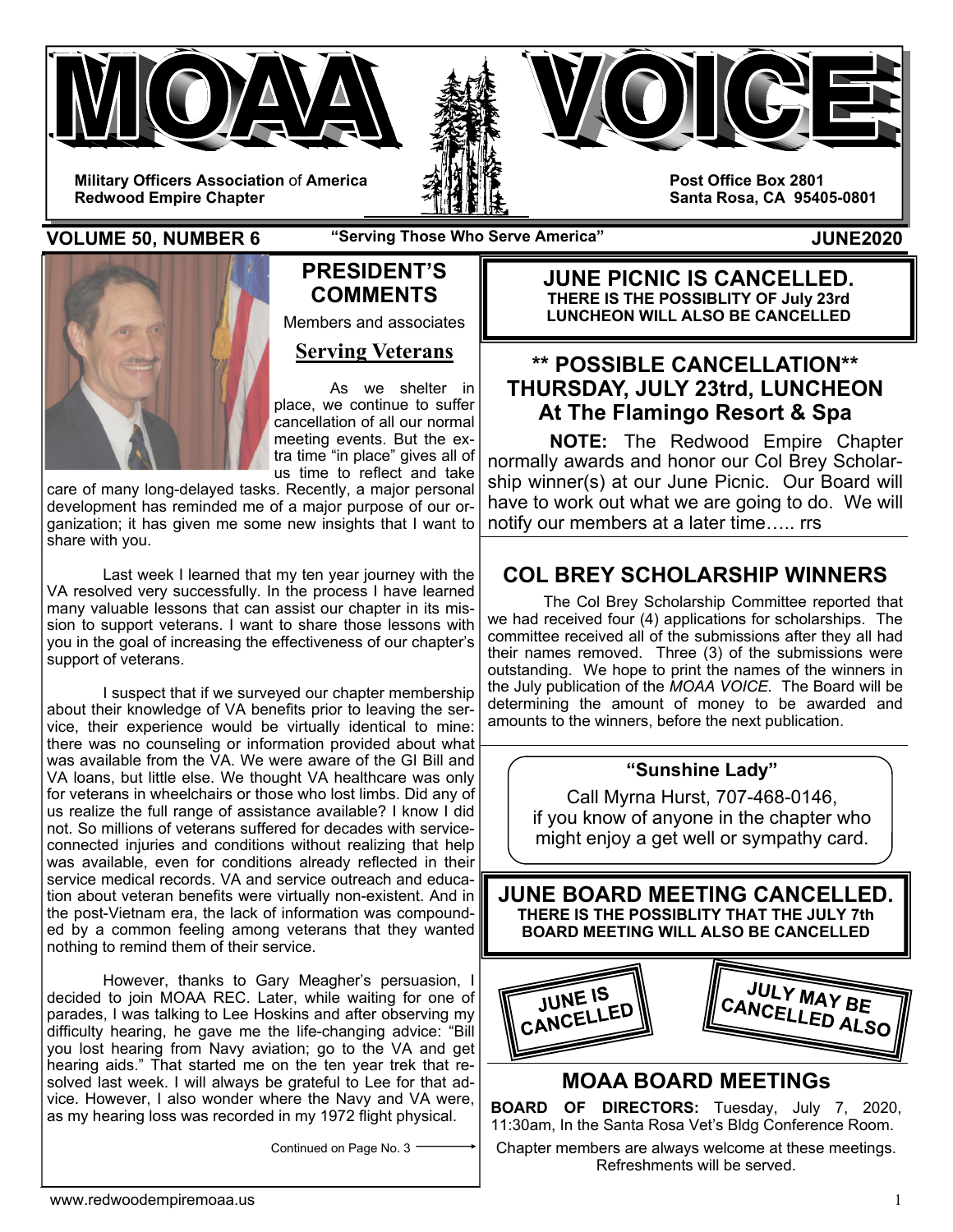# **Legislative Affairs – June 2020**

## **LEGISLATION:**

**Federal:**  I believe that it's safe to say that we are in a state of flux during this COVID -19 crisis. Changes are coming out daily and there is no way to publish these changes in this Voice without misstating what is happening. However, I will try to put forth a couple of cogent items of significant interest.

- **1. TRICARE Beneficiaries Co-pays:** If you have made a copayment related to receiving a COVID-19 test, or to an office visit connected to that test, you may be able to get your money. Call your TRICARE Customer Service Office for more information.
- **2. TRICARE Mail Order Pharmacy:** MOAA is asking Congress to temporarily waive all TRI-CARE mail-order pharmacy copays during the COVID-19 crisis as a way to encourage beneficiaries to avoid in-person visits as well as unexpected medication costs. Please request Representative Hoffman to support H.R 6573.

#### **State:**

As I said before, with our state legislators being told to reduce the number of bills they are authoring and to restrict the remaining few to issues that relate to COVID-19.

 While this looks like a real uphill battle, I feel we need to keep our priorities on top. Otherwise, they will die of corona virus quickly. It's the case of the squeaky wheel getting oiled.

**Military Retired Pay Exclusion.** We will try again to get some form of tax exemption for military retirement Granted that this idea is a long term wishful thinking. However, there are now only TWO states, California and Vermont that do not grant, at least a partial exemption to military retirees and/or SBP recipients.

**SB 1071 (Sen Wilk)** proposes a phased in exemption over several years and SB 1007 (Sen Huseo) which will phase in in 2021.

**AB2380 (Choi)** Proposes exclusion of military survivor benefits for taxable years beginning on or after January 1, 2020, and before January 1, 2025.

**AB 2688 (Cervantes')** This bill proposes \$11 million for county VSO support. This is a vitally important need since budgets have sacrificed the county VSOs, particularly in the northern counties.

**CALMOAA** has requested our support to oppose the following three ballot initiatives which you will see in November:

**Dialysis:** This measure was a on the November 2018 ballot as Proposition 8 and was opposed by most major veterans' groups. It was defeated by 20 percentage points. The sponsor intends to try again in November 2020. This proposal will seriously affect access to treatment by retirees.

**Rent Control:** This measure also was on the November 2018 ballot as Proposition 10 and it was opposed by most major veterans' groups. It was defeated by 20 percentage points. The sponsor intends to try again in November 2020.

**Proposition 13:** This measure is a real estate broker's dream to put much more money in his pocket as it proposes to change the iconic 36-year-old Prop 13 protections by changing property taxes only on commercial property which would be reassessed at full market value.

Currently, under Proposition 13, property taxes for homeowners and business properties are capped at 1% of the initial purchase price and annual tax increases are capped at 2% annually.

This measure claims it is only aimed at business properties - don't believe it – they are after YOUR money.

This \$12 billion tax increase is the largest tax increases proposed in California's history. California already has one of the highest cost of living in the nation. This measure will raise it even higher at a time when California has the highest poverty level in the nation.

STAY TUNED! There will be more information as the election gets closer.

### V**ern McNamee, Legislative Chair**

# **Redwood Empire Chapter member WILLIAM ANDERSON**

Has made an offer

 He realizes that the country is presently going through a rough time, because of the present COVID-19 virus, and there are a lot of people with many different needs. He is offering to our members and any veterans organizations his help.

 As a landlord he can repair many house issues for our their members. **FREE!** They only need to pay for parts.

 He can transport supplies. He lives in Santa Rosa. He owns 46 properties in this state alone and is his own maintenance service. He does many kinds of things.

 Anyone can call him and he will give you more details. Call: William Anderson at 707-331-0366

~~~~~~~~~~~~~~~~~~~~~~ **NOTE:** Your Editor, Robert Safreno, needed a toilet

repaired, because it had come loose from being bolted down. I could not lift the toilet out. He came to my house with his son and they removed the toilet put a new seal down, new bolts and reinstalled the toilet. He was only at my home for about one hour, that includes getting a part. They did a great job and left and I only needed to pay for the parts………...rrs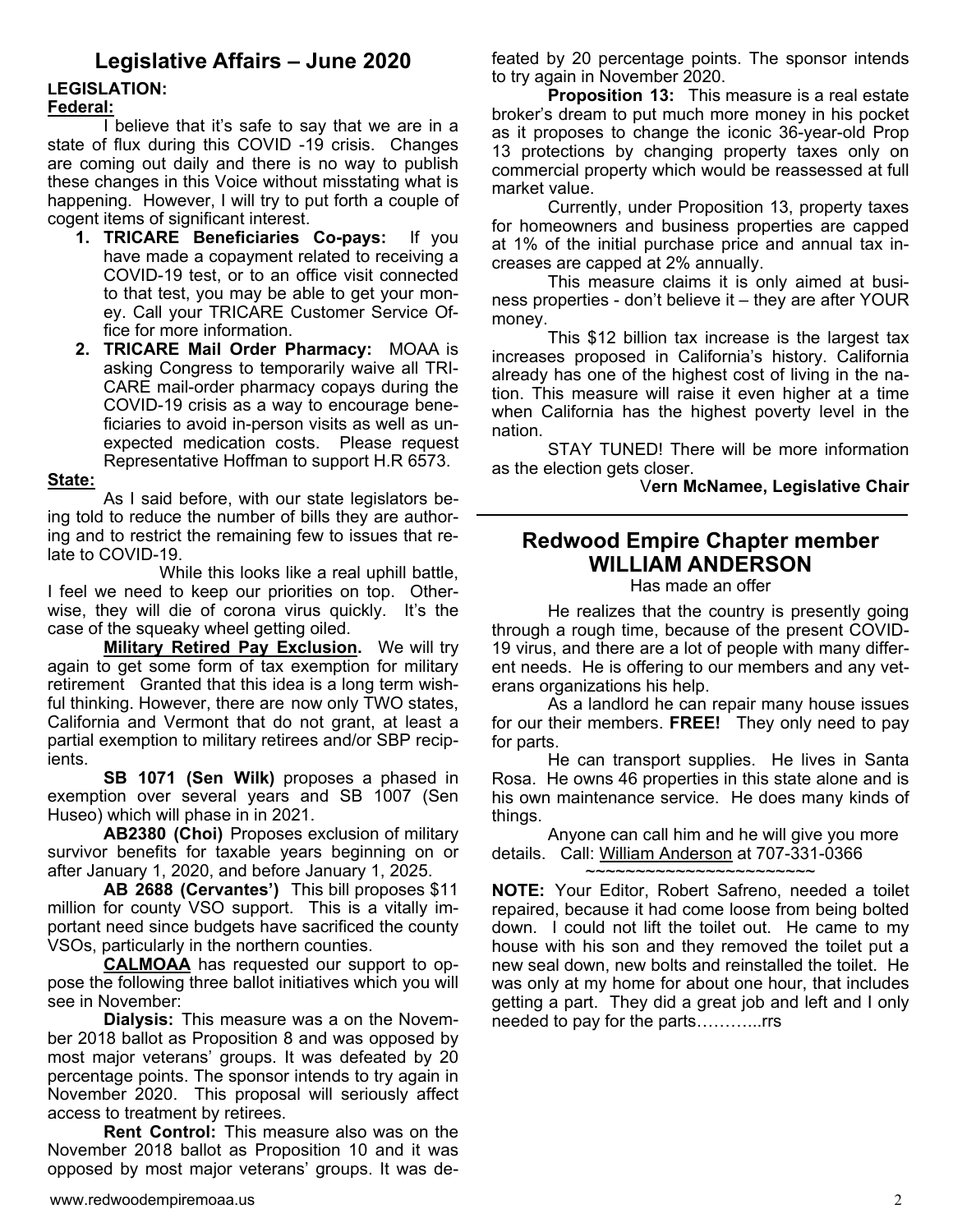## **Chapter Event Refund Policy**

By Tim Morgan, Treasurer

Over the past year, due to several different reasons, no shows at chapter events (Luncheon, Dinners, etc.) have become a problem for accounting. For events held at the Flamingo Hotel, we are required to provide the hotel an estimate of the expected attendance at the event. We are typically charged by the Flamingo a fee based on our estimate of this number. When a prepaid member is unable to attend the event, for whatever reason the Chapter is expected to pay the Flamingo for that meal. If we know ahead of time (any time prior to 10am on Wednesday before the Thursday event), that the member can't make it (and/or the number of guests change), we can adjust the head count estimate to the Flamingo and avoid this problem. At the February 2020 Board meeting, a policy on no show refunds was determined. The policy is as follows:

### **RECMOAA – Event Refund Policy**

For members who have paid in advance for an event and for any reason, determine that they will be unable to attend that event, a refund will be provided to the member, if the chapter Secretary is contacted prior to 10am on the Wednesday before the event. Upon request the member also may optionally indicate to the Secretary that funds be directed to the Col. Brey Scholarship Fund in lieu of a refund. After 10am Wednesday, should a prepaid member fail to show at the event, the funds will be directed to the Chapter General Fund.

If there are any questions about this policy, please contact Tim Morgan, Treasurer (707-695-9293).

## **MAY BE LAST MOAA VOICE FOR SOME MEMBERS THAT HAVE NOT PAID DUES FOR 2020**

There are **17** members that have not paid their dues. Initials listed below:

RNC,HFC,SDiii,RBD,LE,DE,WJH,HWH, BPK,LDC,JAM,JAP,RAR,AS,DLT,MGW, NDW.

Call Secretary for more information **NOTE:** I had only one member renew their dues last month. Bob Safreno ~ 707-795-3963 / 707-479-9374

Continued from page No. 1

 Once in the VA health system, additional diagnoses continued to pile up (none life-threatening). But never was I advised that any of them were ratable conditions. It was not until I spoke to Bob Safreno two years ago that I learned of additional claims. (*In last year's Townhall SF VA management expressly rejected any responsibility to advise veterans in their care of conditions or injuries that might be ratable.*) As a result, I filed a new claim.

 My new claim resulted in the top rating. But the process has helped me realize how many veterans will never realize or obtain the assistance. Even if they belatedly get their benefits, they are only retroactive to the date of the claim, not the date of the injury or onset, which shortchanges many veterans of decades of benefits they deserve. Based on this realization, I want to maximize the ability of our chapter to reach out to veterans and make them aware of potential benefits and the resources that can help them obtain the benefits for which they qualify as soon as possible. To that end I encourage our members to:

- Read the veterans benefits section of the VA website [or VA book], www.va.gov;
- Volunteer at Sonoma County Vet Connect (many members already do);
- Join organizations that help with VA claims, such as Disabled American Veterans;
- Attend our MOAA-REC meeting with our County Veteran Service Office update;
- I plan to arrange a separate VSO workshop to better equip us as eyes/ears to veterans;
- Ask your other organizations to arrange for a VSO presentation on veteran benefits;
- Attend the annual VA Townhall meeting (next year?);
- When meeting anyone new, find out if s/he is a veteran, and refer as appropriate;
- Talk with veterans who have gone through the VA system for tips, ideas.

 The foregoing are just some of the ideas that can help our chapter be a better resource for veterans. The goal is not to make us veteran counselors; the VSO and other veteran organizations can do that. Rather, I hope to increase our awareness so that we can better recognize when and where to refer veterans for in-depth review. In the process we also increase awareness of our chapter and potentially attract new members. If you have any other suggestions, please write them up and submit them to Bob for the *MOAA Voice*. We will discuss all the suggestions when we can resume our meetings. As officers, we were responsible for those serving under us. Let us continue to carry out that responsibility with our service to the veteran community.

> **LT William P. Matz, USN** , **President** 707-837-2161 - matz@sonic.net

## **IMPORTANT NOTICE TO CHAPTER MEMBERS**

VOLUNTEERS ARE NEEDED TO BE FUTURE OFFICERS OF THE CHAPTER TO SERVE ON THE BOARD OF DIRECTORS. PLEASE CON-TACT ONE OF THE MEMBERS ON OUR BOARD AND GIVE THEM YOUR NAME AS A POSSIBLE